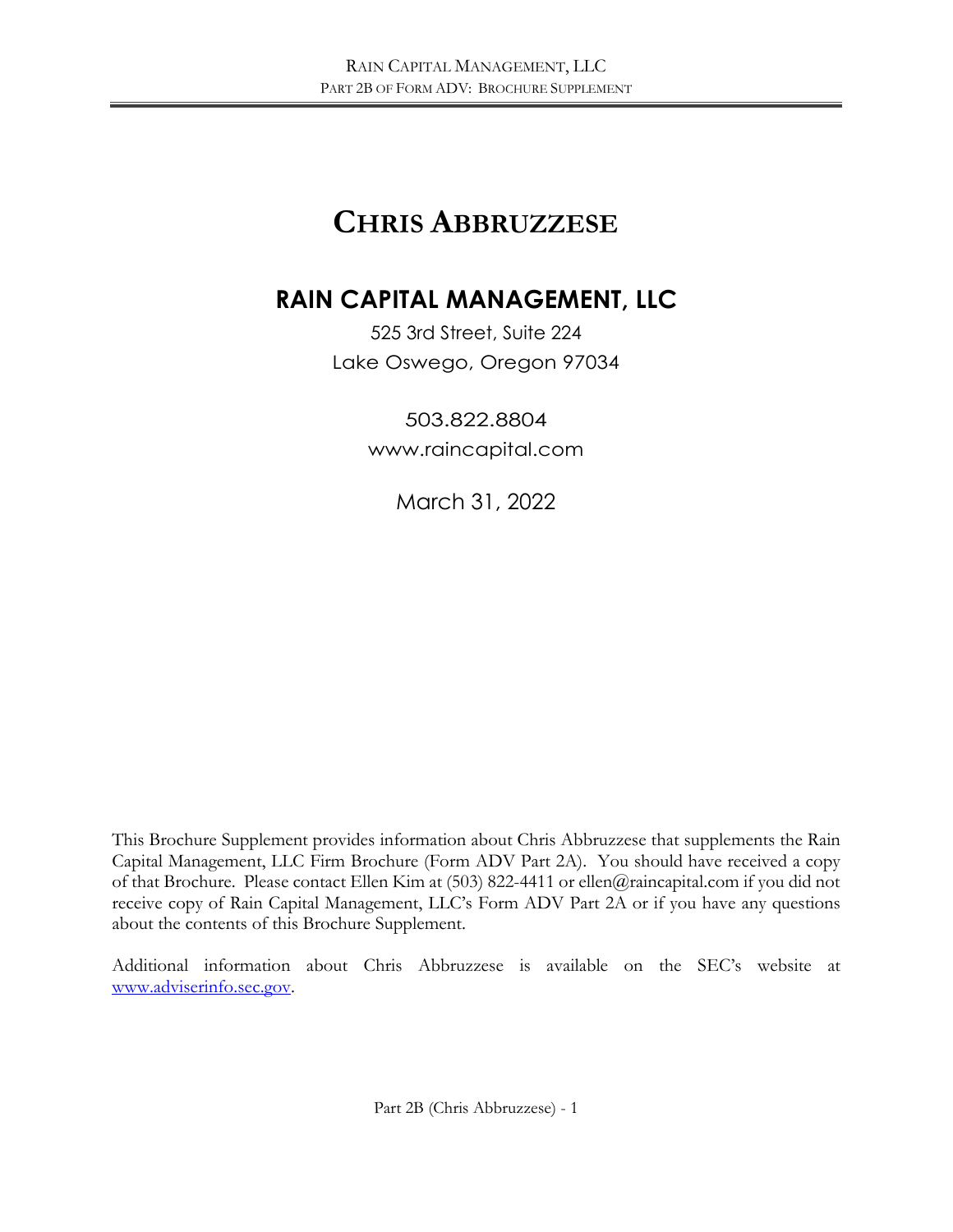#### **CHRIS ABBRUZZESE**

Year of Birth: 1971

#### **Item 2 – Educational Background and Business Experience**

#### EDUCATION

Bachelor of Arts in International Affairs from Lewis and Clark College, 1993 (Portland, OR) Masters of International Affairs from Columbia University, 1995 (New York, NY)

#### BUSINESS BACKGROUND

| $10/2011$ to Present   | Managing Director, Chief Investment Officer<br>Rain Capital Management (Portland, OR)   |
|------------------------|-----------------------------------------------------------------------------------------|
| $01/2009$ to $11/2011$ | Director – Research and Analytics<br>Arnerich Massena & Associates, Inc. (Portland, OR) |
| $05/2008$ to $12/2008$ | Executive Director – Global Prime Services<br>JP Morgan (San Francisco, CA)             |
| $07/1995$ to $04/2008$ | Managing Director, Principal<br>Bear, Stearns & Co., Inc. (San Francisco, CA)           |

#### **Item 3 – Disciplinary Information**

Chris Abbruzzese has not been subject to any legal or disciplinary proceedings which would be considered material (or otherwise) to a Client's evaluation of his or any of the services Rain Capital Management, LLC provides.

#### **Item 4 – Other Business Activities**

Chris Abbruzzese is not involved in any other investment related business activity other than through Rain Capital Management, LLC

#### **Item 5 – Additional Compensation**

Chris Abbruzzese does not receive additional compensation or economic benefit for providing advisory services.

#### **Item 6 – Supervision**

Chris Abbruzzese is a Member of Rain Capital and is not supervised. However, Chris is subject to Rain Capital's Code of Ethics and Policy and Compliance Manual. Should you have questions or concerns regarding advice Chris has offered, you may contact David Reichle, Chief Compliance Officer for Rain Capital Management, LLC at (503) 776-8803.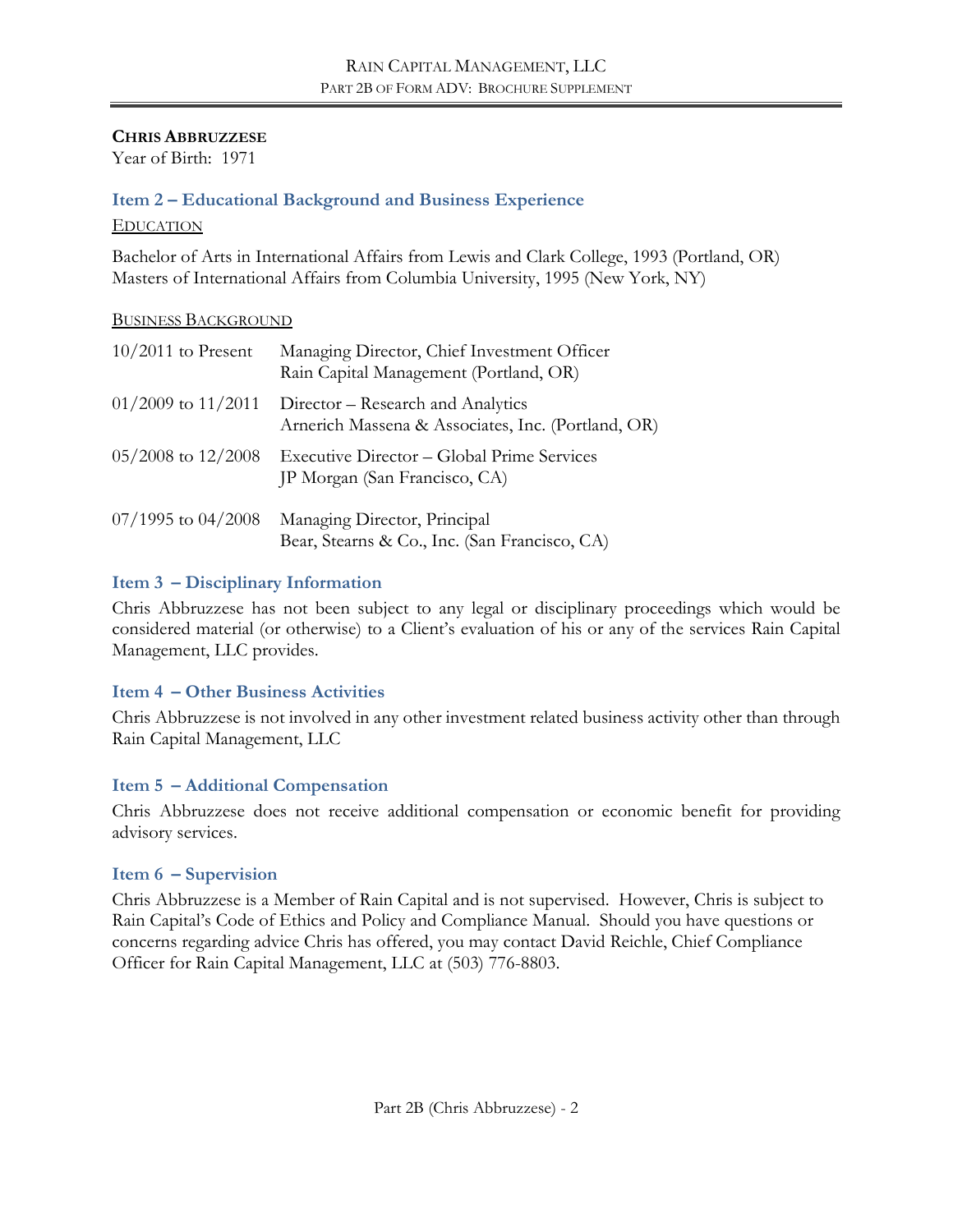# **ELLEN KIM**

# **RAIN CAPITAL MANAGEMENT, LLC**

525 3rd Street, Suite 224 Lake Oswego, Oregon 97034

> 503.822.4411 [www.raincapital.com](http://www.raincapital.com/)

> > March 31, 2022

This Brochure Supplement provides information about Ellen Kim that supplements the Rain Capital Management, LLC Firm Brochure (Form ADV Part 2A). You should have received a copy of that Brochure. Please contact Ellen Kim at (503) 822-4411 or ellen@raincapital.com if you did not receive copy of Rain Capital Management, LLC's Form ADV Part 2A or if you have any questions about the contents of this Brochure Supplement.

Additional information about Ellen Kim is available on the SEC's website a[t www.adviserinfo.sec.gov.](http://www.adviserinfo.sec.gov/)

Part 2B (Ellen Kim) - 1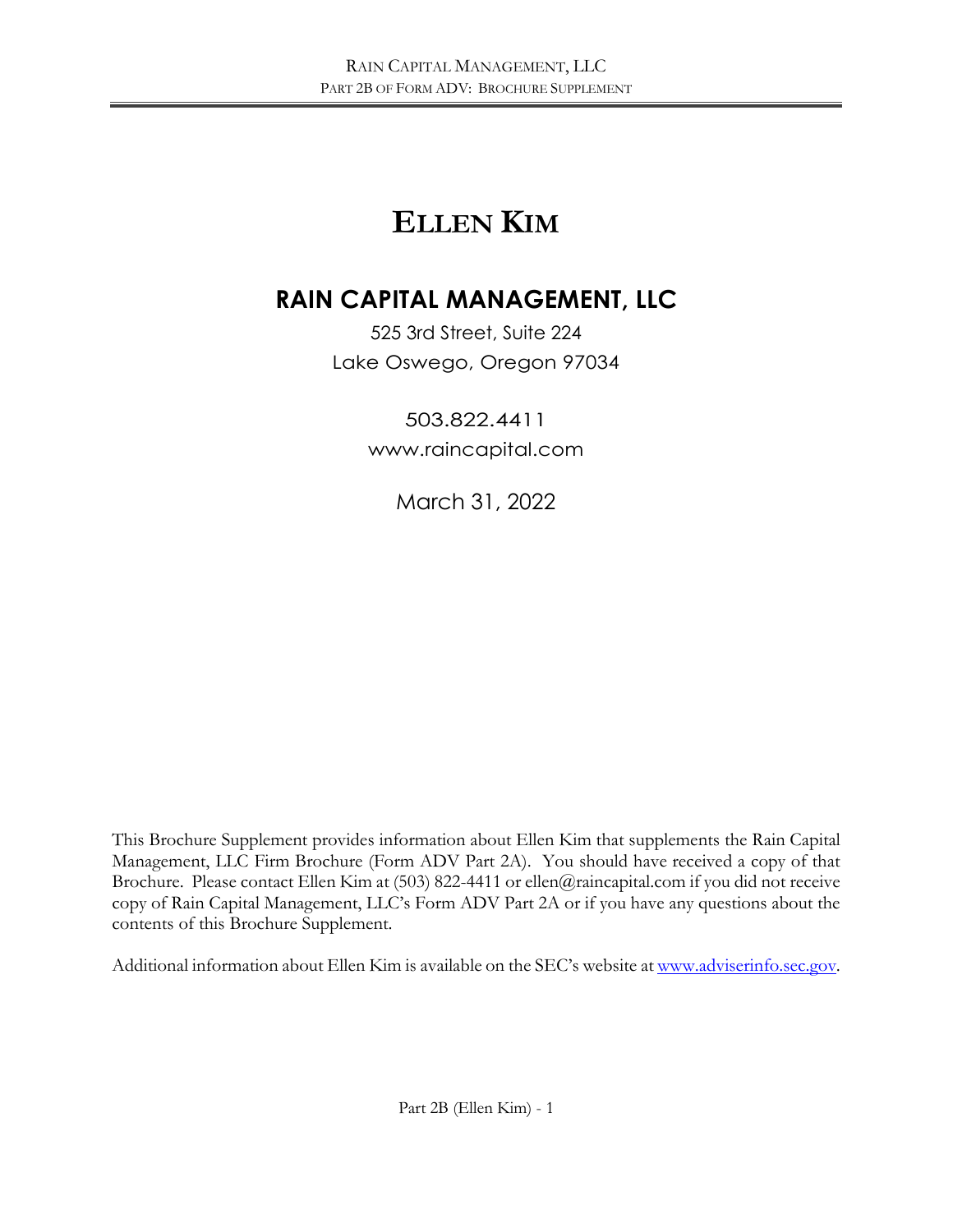**ELLEN KIM**

Year of Birth: 1972

### **Item 2 – Educational Background and Business Experience**

EDUCATION

Bachelor of Science in Finance and HR Management from Portland State University, 1995 (Portland, OR)

Master of Business Administration from University of Portland, 1996 (Portland, OR)

#### BUSINESS BACKGROUND

| $10/2011$ to Present   | Chief Operating Officer<br>Rain Capital Management (Portland, OR)                                   |
|------------------------|-----------------------------------------------------------------------------------------------------|
| $06/2009$ to $10/2011$ | Wealth Management Associate, Practice Liaison<br>Arnerich Massena & Associates, Inc. (Portland, OR) |
| $06/2006$ to $03/2009$ | <b>Investment Analyst</b><br>Greycourt & Co., Inc. (Portland, OR)                                   |
| $04/2001$ to $06/2006$ | Senior Analyst, Financial Planning<br>Pacific Investment Advisors, LLC (Portland, OR)               |
| $06/2000$ to $04/2001$ | Financial Advisor<br>Dean Witter Reynolds, Inc. (Portland, OR)                                      |

#### **Item 3 – Disciplinary Information**

Ellen Kim has not been subject to any legal or disciplinary proceedings which would be considered material (or otherwise) to a Client's evaluation of her or any of the services Rain Capital Management, LLC provides.

#### **Item 4 – Other Business Activities**

Ellen Kim is not involved in any other investment related business activity other than through Rain Capital Management, LLC

#### **Item 5 – Additional Compensation**

Ellen Kim does not receive additional compensation or economic benefit for providing advisory services.

#### **Item 6 – Supervision**

Ellen Kim is the Chief Operating Officer and a Member of Rain Capital. Ms. Kim does not perform direct Client investment advice at this time and is therefore not supervised for investment purposes. However, Ellen is still subject to Rain Capital's Code of Ethics and Policy and Compliance Manual. Should there be any questions, you may contact David Reichle, Chief Compliance Officer, at (503) 776-8803.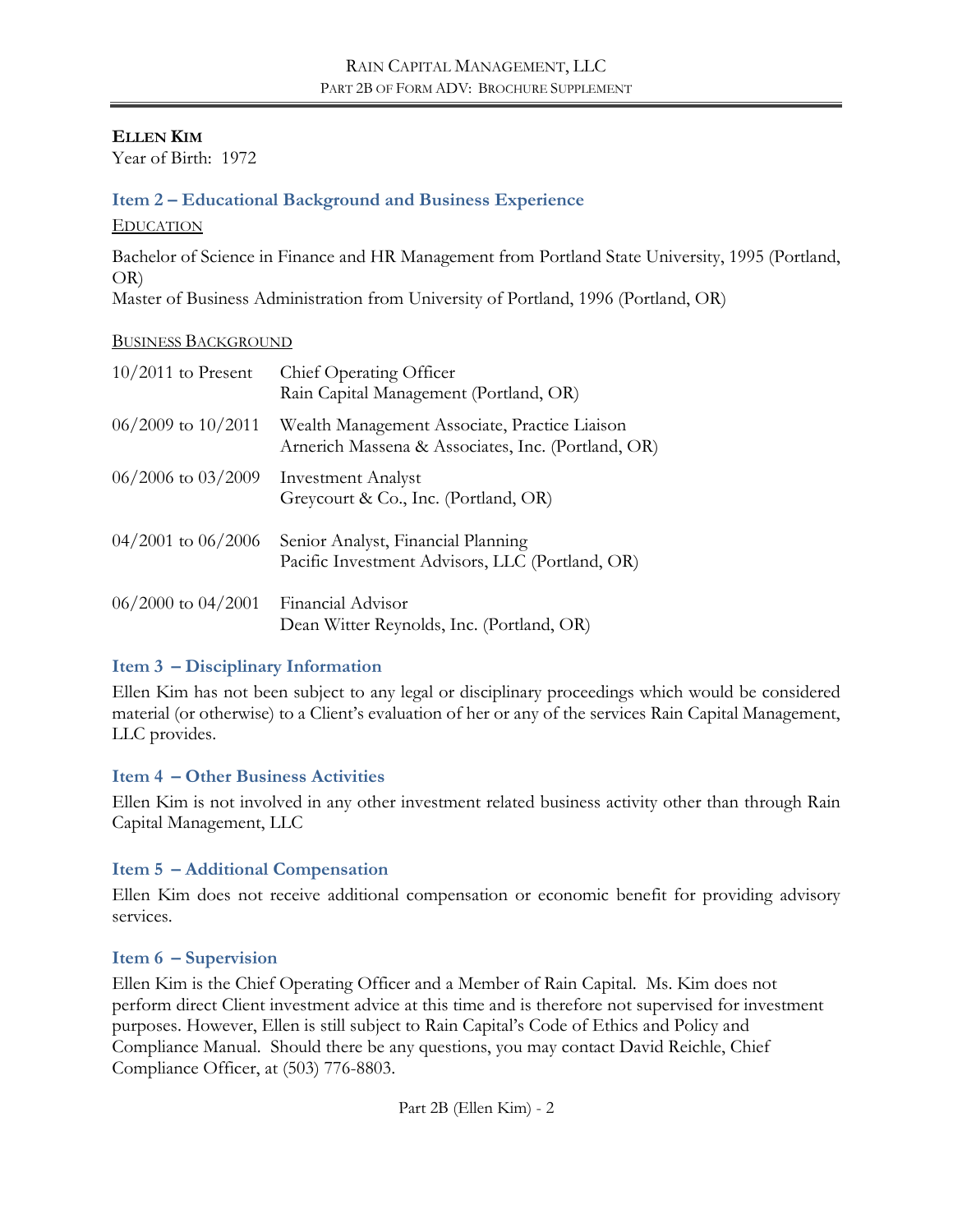# **DAVID REICHLE**

# **RAIN CAPITAL MANAGEMENT, LLC**

525 3rd Street Suite 224 Lake Oswego, Oregon 97034

> (503) 776-8803 www.raincapital.com

March 31, 2022

This Brochure Supplement provides information about David Reichle that supplements the Rain Capital Management, LLC Firm Brochure (Form ADV Part 2A). You should have received a copy of that Brochure. Please contact Ellen Kim at (503) 822-4411 or ellen@raincapital.com if you did not receive copy of Rain Capital Management, LLC's Form ADV Part 2A or if you have any questions about the contents of this Brochure Supplement.

Additional information about David Reichle is available on the SEC's website at [www.adviserinfo.sec.gov.](http://www.adviserinfo.sec.gov/)

Part 2B (David Reichle) - 1